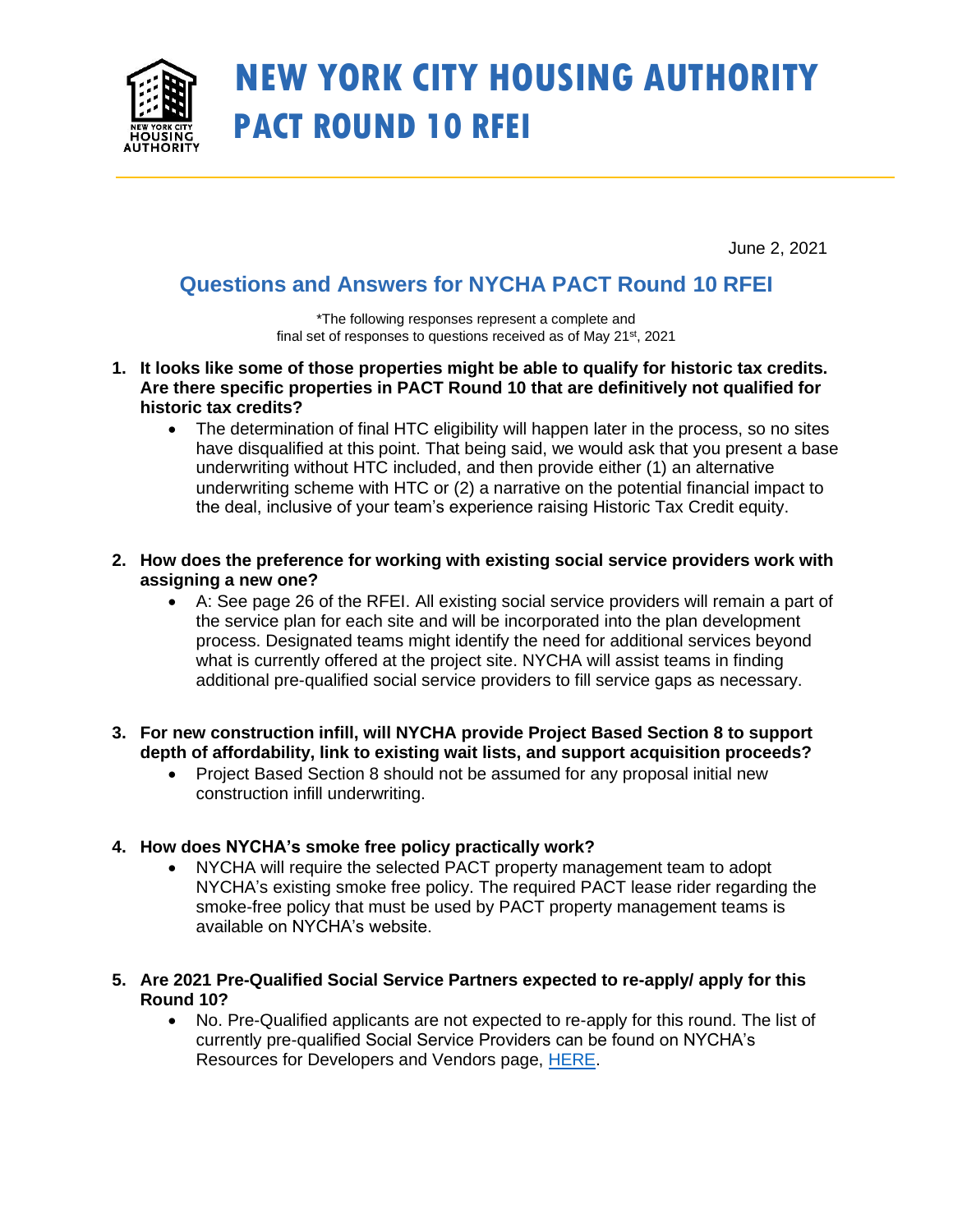#### **6. What about prequalified General Contractors? Do they need to re-apply?**

• No, any pre-qualified partners under the PACT 2021 Q1 RFQ do not need to reapply to be qualified. Every qualified partner does need to submit a proposal to the RFEI, per the instructions detailed in the RFEI, to be part of a designated PACT Project Team.

#### **7. Is the ranking form posted online yet?**

• No, we will reach out to all PACT partners when we have an update on the timing of the ranking form.

#### **8. Q: Will all buildings within each bundle be required to be held by one common owner?**

• No, that is not a requirement. However, please demonstrate in your application the justification for having more than one owner and/or borrower entity and please ensure your project team meets all other requirements.

### **II. Union Avenue Consolidated**

#### **9. Will there be new construction opportunities available at any of the Union Ave Consolidated sites in Round 10 of PACT?**

- While no opportunities have been identified at Union Avenue Consolidated at this time, teams may include proposals for new construction where they deem them to be feasible and add value for residents.
- **10. Can NYCHA provide more context about the security systems in place in the Union Avenue Consolidated sites? What is the extent of the systems? How are they operated and maintained? What are the current expenses?**

| Project<br><b>Name</b>              | <b>Consolidation</b><br><b>Name</b> | <b>Develop</b><br>ment<br><b>Name</b>                                                                         | <b>Security</b><br><b>Cameras</b><br>(Yes/No) | # of<br><b>Cameras</b> | <b>Installation</b><br><b>Timeframe</b> | Cost to<br>Replace |
|-------------------------------------|-------------------------------------|---------------------------------------------------------------------------------------------------------------|-----------------------------------------------|------------------------|-----------------------------------------|--------------------|
| Union<br>Avenue<br>Consolidate<br>d | Forest                              | <b>EAGLE</b><br><b>AVENUE-</b><br><b>EAST</b><br>163RD<br><b>STREET</b>                                       | <b>NO</b>                                     | $\mathbf 0$            | n/a                                     | n/a                |
|                                     | <b>Union Avenue</b><br>Consolidated | <b>CLAREMO</b><br><b>NT</b><br><b>PARKWAY</b><br>- FULTON<br>AVE/<br>1325<br><b>FRANKLIN</b><br><b>AVENUE</b> | <b>YES</b>                                    | 73                     | Within past<br>5 years                  | $\sim$ \$1,000     |
|                                     |                                     | <b>DAVIDSO</b><br>N                                                                                           | <b>YES</b>                                    | 26                     | Within past<br>5 years                  | $\sim$ \$1,000     |
|                                     |                                     | SOUTH<br><b>BRONX</b>                                                                                         | <b>NO</b>                                     | $\mathbf 0$            | n/a                                     | n/a                |